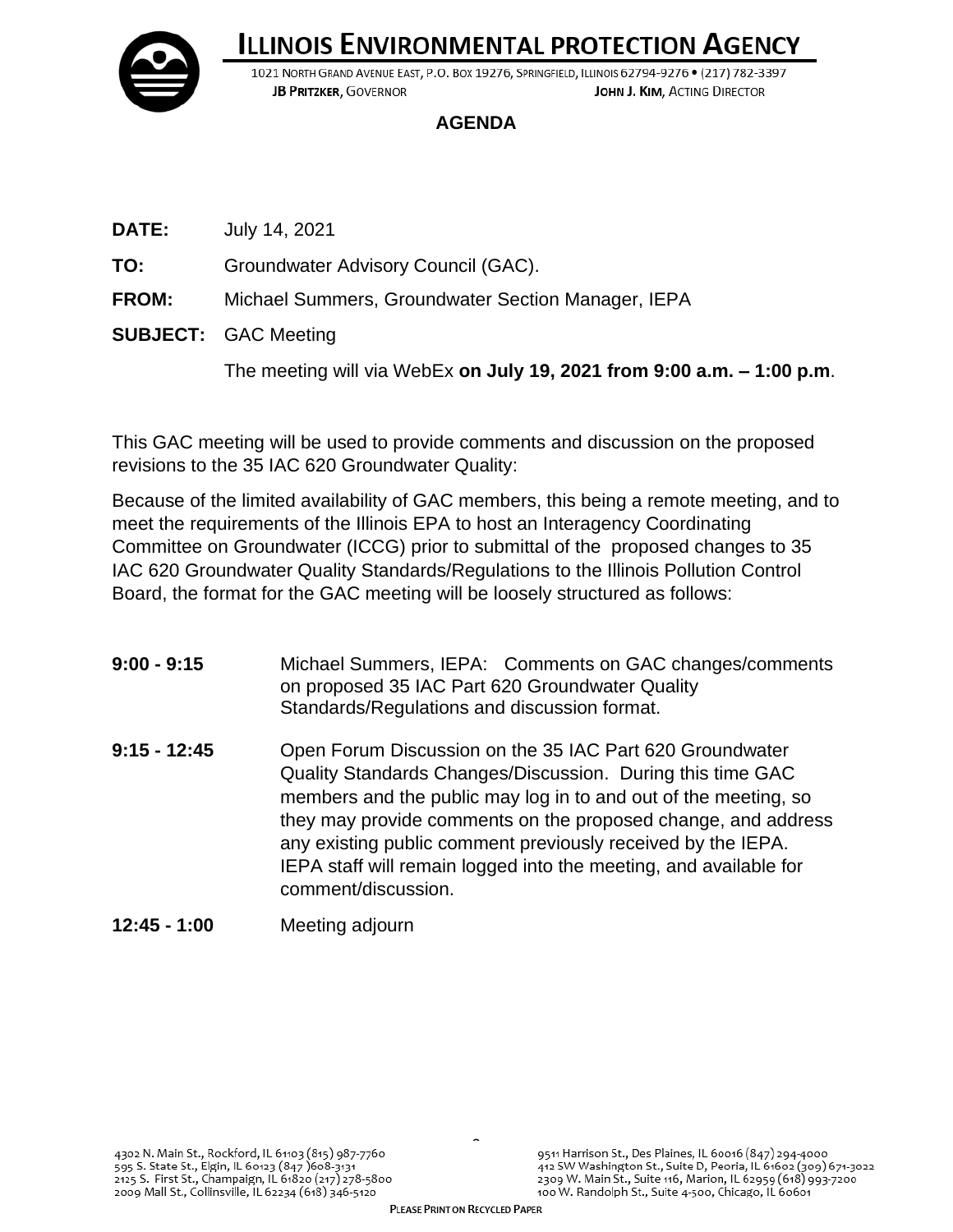**When it's time, join your Webex meeting here.** 

[Join meeting](https://illinois.webex.com/illinois/j.php?MTID=medc9e63f3c311c27affde84d6ea83574)

**More ways to join:** 

**Join from the meeting link**  <https://illinois.webex.com/illinois/j.php?MTID=medc9e63f3c311c27affde84d6ea83574>

**Join by meeting number** 

Meeting number (access code): 177 423 4388

Meeting password: bBxpfFEi448

**Tap to join from a mobile device (attendees only)** [+1-415-655-0002,,1774234388##](tel:%2B1-415-655-0002,,*01*1774234388%23%23*01*) US Toll

**Join by phone** +1-415-655-0002 US Toll [Global call-in numbers](https://illinois.webex.com/illinois/globalcallin.php?MTID=m43c2d93bf15a231d071ee3affae7ecd8)

**Join from a video system or application** Dial [1774234388@illinois.webex.com](sip:1774234388@illinois.webex.com) You can also dial 173.243.2.68 and enter your meeting number.

**Join using Microsoft Lync or Microsoft Skype for Business**